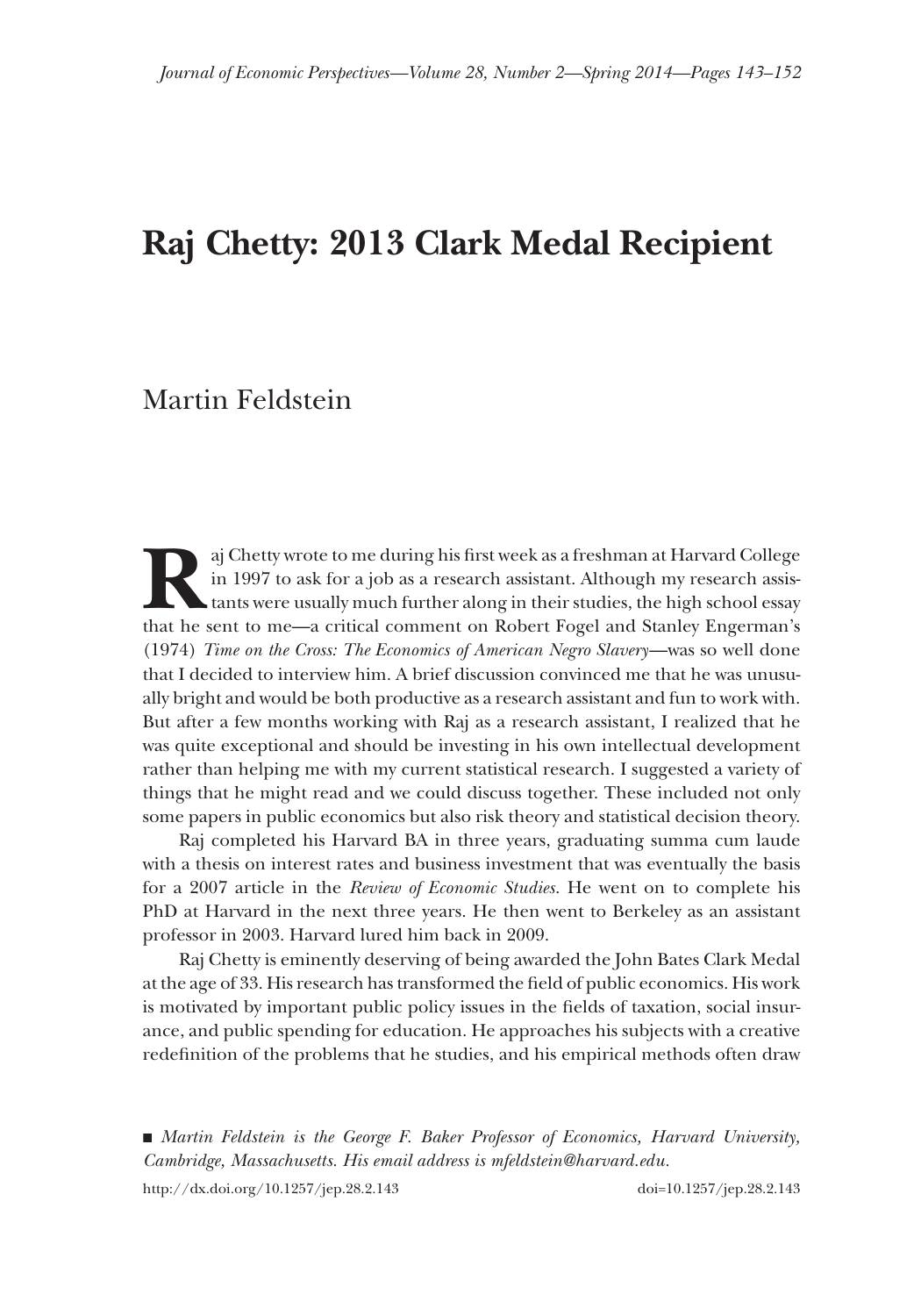#### *Table 1* **Selected Papers by Raj Chetty**

- 1. "Interest Rates, Irreversibility, and Backward-Bending Investment." 2007. *Review of Economic Studies* 74(1): 67–91.
- 2. "Moral Hazard versus Liquidity and Optimal Unemployment Insurance." 2008. *Journal of Political Economy* 116(2): 173–234.
- 3. "Is the Taxable Income Elasticity Sufficient to Calculate Deadweight Loss? The Implications of Evasion and Avoidance." 2009. *American Economic Journal: Economic Policy* 1(2): 31–52.
- 4. "Salience and Taxation: Theory and Evidence," (with Adam Looney and Kory Kroft). 2009. *American Economic Review* 99(4): 1145 –77.
- 5. "Dividend and Corporate Taxation in an Agency Model of the Firm," (with Emmanuel Saez). 2010. *American Economic Journal: Economic Policy* 2(3): 1–31.
- 6. "How Does Your Kindergarten Classroom Affect Your Earnings? Evidence from Project STAR," (with John Friedman, Nathaniel Hilger, Emmanuel Saez, Diane Whitmore Schanzenbach, and Danny Yagan). 2011. *Quarterly Journal of Economics* 126(4): 1593 –1660.
- 7. "Bounds on Elasticities with Optimization Frictions: A Synthesis of Micro and Macro Evidence on Labor Supply." 2012. *Econometrica* 80(3): 969 –1018.
- 8. "Using Differences in Knowledge across Neighborhoods to Uncover the Impact of the EITC on Earnings," (with John N. Friedman and Emmanuel Saez). 2013. *American Economic Review* 103(7): 2683 –2721.
- 9. "Active vs. Passive Decisions and Crowd-Out in Retirement Savings Accounts: Evidence from Denmark," (with John Friedman, Søren Leth-Petersen, Torben Heien Nielsen, and Tore Olsen). *Quarterly Journal of Economics*, forthcoming.
- 10. "Measuring the Impacts of Teachers I: Evaluating Bias in Teacher Value-Added Estimates," (with John N. Friedman and Jonah E. Rockoff ). NBER Working Papers 19423.
- 11. "Measuring the Impacts of Teachers II: Teacher Value-Added and Student Outcomes in Adulthood," (with John N. Friedman and Jonah E. Rockoff). NBER Working Paper 19424.

on experimental evidence or unprecedentedly large sets of integrated data. While his work is founded on basic microeconomics, he modifies this framework to take into account behavioral and institutional considerations. The American Economic nto account behavioral and institutional considerations. The American Economic Association (2013) in its announcement of the Clark Medal declared: "He has established himself in a few short years as arguably the best applied microeconomist of his generation."

Chetty is a prolific scholar. It is difficult to summarize all of Chetty's research or even to capture the details of his most significant papers. I have therefore chosen a selection of Chetty's important papers dealing with taxation, social insurance, and education that contributed to his selection as the winner of the John Bates Clark Medal. These examples from different aspects of public economics indicate Chetty's combination of selecting important issues, creatively extending existing theory, and applying novel empirical methods. Table 1 presents a list of the papers heory, and applying novel empirical methods. Table 1 presents a list of the papers by Chetty cited in this essay, and as is the style of this journal, I will refer to the papers by number.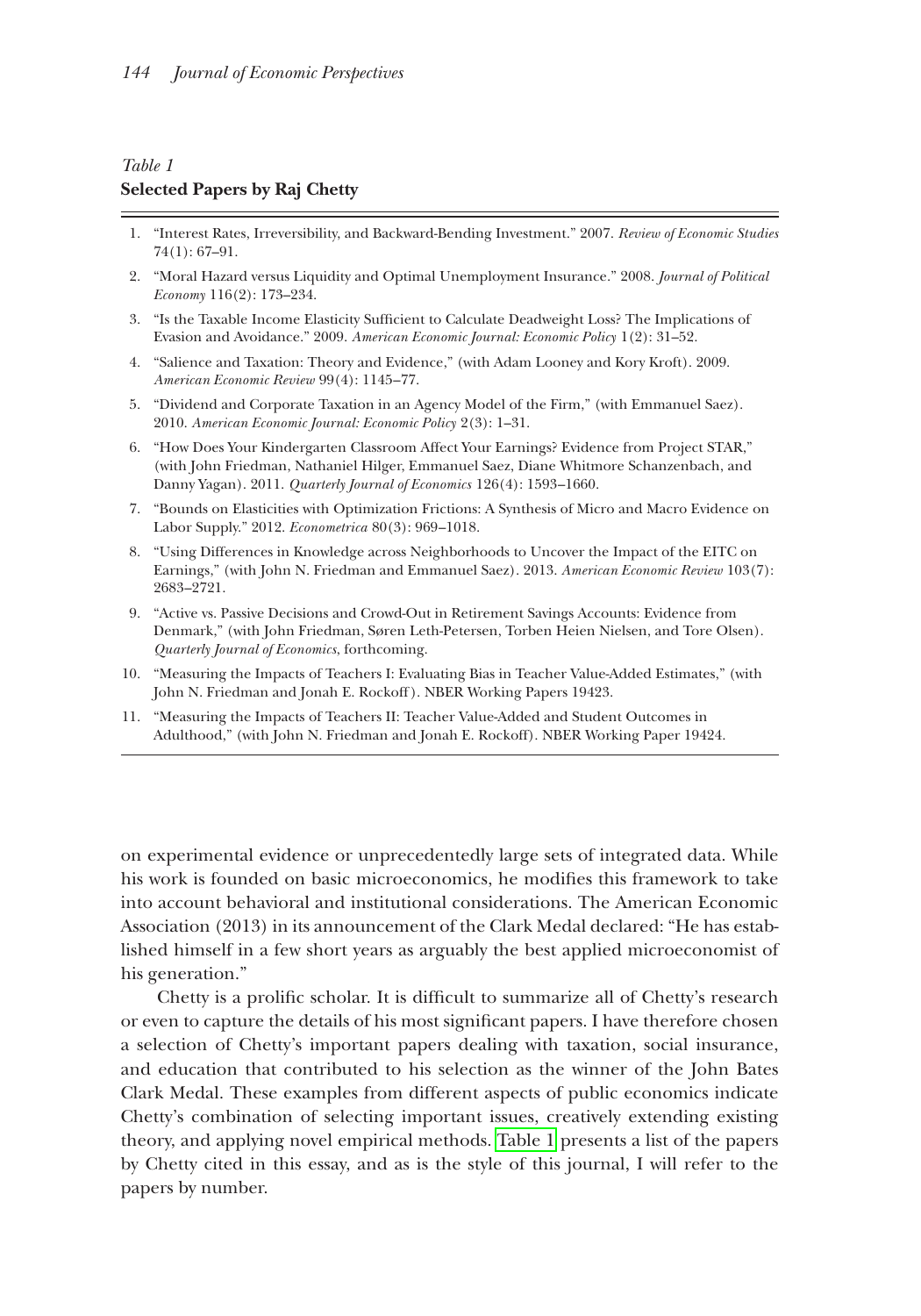

**Raj Chetty**

### **Taxation**

In studies of individual taxation, Chetty has taken on questions of how people perceive taxes and how they react to them. Chetty's most widely cited paper, "Salience and Taxation: Theory and Evidence" [4], written with Adam Looney and Kory Kroft, is a good example of Raj's innovative style in conceptualizing a question and bringing novel evidence to bear. He begins by posing the question of whether consumers react to the taxes that are imposed on retail products in the way assumed by standard theory. He shows that they do not. He then explores the implications of the more realistic description of their behavior for the incidence and welfare loss of taxes.

Their first clever strategy for assessing how consumers reacted to taxes on the products that they buy was to compare the reaction to state taxes on beer that are levied in some states as excise taxes, and therefore are built into the price that consumers see on the shelf, with the reactions to taxes on beer levied in other states as sales taxes, which are collected at the cash register after the individual has already made a purchase decision. They found that the more "salient" price effect of the excise tax had a bigger impact on the quantity of beer purchased than a comparable-size sales tax collected at the cash register.

Chetty and his coauthors confirmed this "salience" effect by conducting a major experiment in a large grocery store. They persuaded the store's management to post tax-inclusive prices for several hundred randomly selected products for several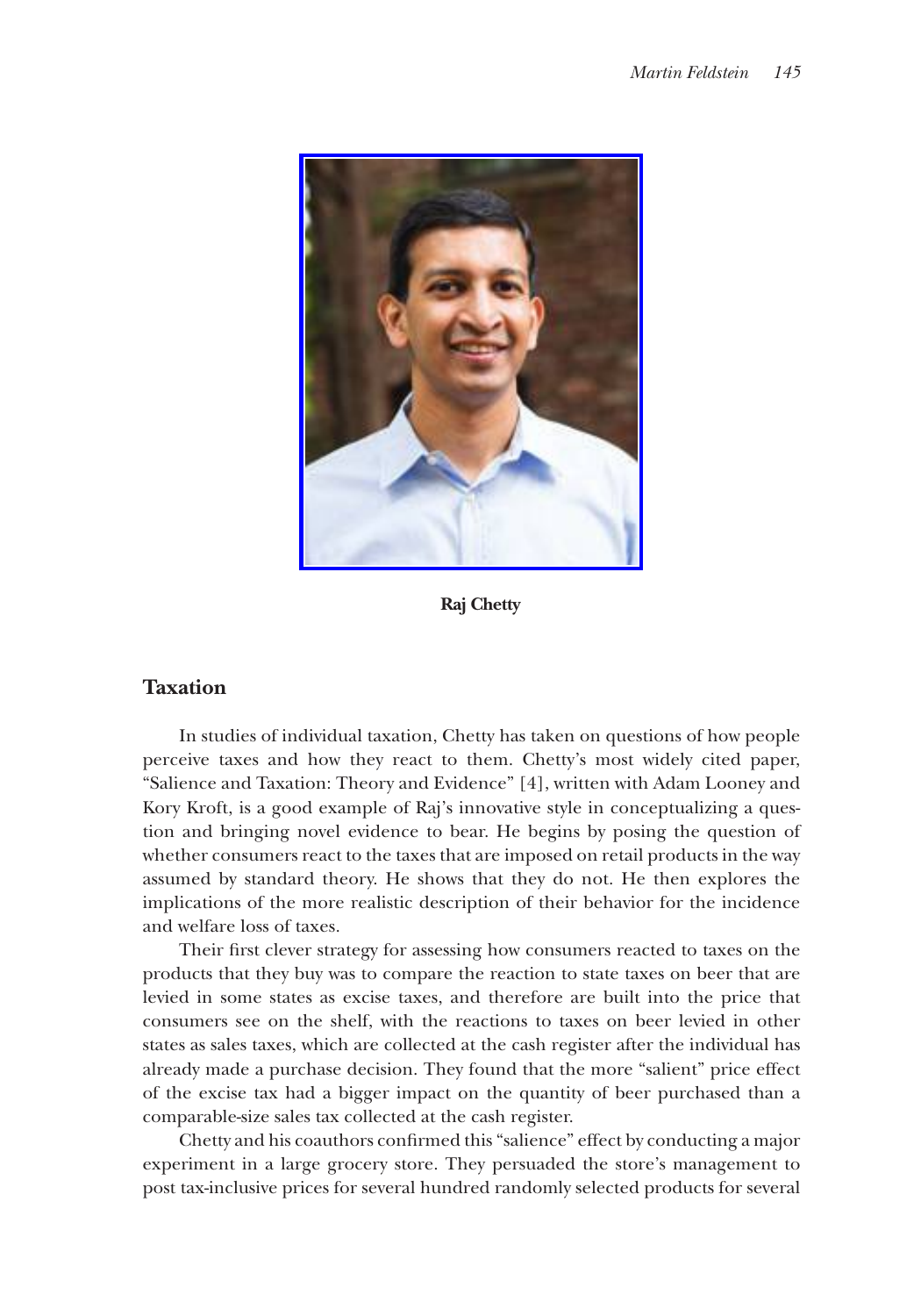weeks. Using scanner data, they found that the information about the higher prices reduced demand relative to control products and nearby stores where the tax was only levied at the cash register.

This novel question and the imaginative source of evidence implies that his novel question and the imaginative source of evidence implies that consumers are making suboptimal purchase decisions and therefore that the tax imposes a higher utility loss to the extent that the consumers ignore the taxes. The consumer also bears more of the burden of the tax because there is less of a decline in the quantity purchased. Chetty and his coauthors then show how to modify the traditional incidence and deadweight loss formula to take into account the consumers' suboptimal behavior.

Many economists have noted that small changes in prices or taxes do not induce changes in behavior comparable to the effects of larger changes in prices or taxes. More formally, the elasticity of response appears to be greater in response to larger tax and wage changes. Chetty [7] explains this apparent "threshold" effect by the cost that individuals face in adjusting to such changes. He develops a formal model that calibrates these adjustment costs and uses this model to reconcile differences between micro and macro models of labor supply. Chetty then goes beyond this application to positive economics to show how traditional calculations of dead- his application to positive economics to show how traditional calculations of deadweight loss can be modified to take these adjustment costs into account.

Another impressive application of an expanded model of taxation was Chetty's analysis [3] of the implications of taxpayer evasion of taxes. In a basic model of the deadweight loss of taxation in a model without tax evasion, higher marginal income tax rates create a deadweight loss in three ways: 1) reduced labor supply, broadly defined to include a number of effects like lower participation, reduced hours, less effort, the choice of lower productivity jobs; 2) a shift from taxable cash to untaxed ffort, the choice of lower productivity jobs; 2) a shift from taxable cash to untaxed fringe benefits, nice offices, and other favorable working conditions; and 3) a shift of consumer spending to categories that are tax deductible like mortgage interest, f consumer spending to categories that are tax deductible like mortgage interest, local government taxes, and others. The resulting deadweight loss can be calculated using the effect of the higher marginal tax rate on total taxable income because all three effects are responses to the same marginal tax rate, therefore implying that the taxable income is a type of Hicksian composite good (Feldstein 1999).

Chetty [3] extended this analysis to allow for the realistic possibility that taxpayers may modify their reporting of income in order to avoid paying their full tax liabilities and that taxpayers may incorrectly estimate the probability of getting caught for ies and that taxpayers may incorrectly estimate the probability of getting caught for this tax evasion. In his paper titled, "Is the Taxable Income Elasticity Sufficient to Calculate the Deadweight Loss? The Implications of Evasion and Avoidance," Chetty showed that when evasion is taken into account, the taxable income elasticity is no longer a sufficient statistic with which to calculate the deadweight loss. He goes on to show how the deadweight loss formula based on the taxable income elasticity can be modified to derive a measure of deadweight loss as a weighted average of the elasticity of taxable income and the elasticity of total earnings with respect to the marginal tax rate. The relative weights placed on these two components depend on the extent to which changes in taxable incomes are driven by responses with real resource costs, such as changes in the form of compensation and of tax-deductible spending, versus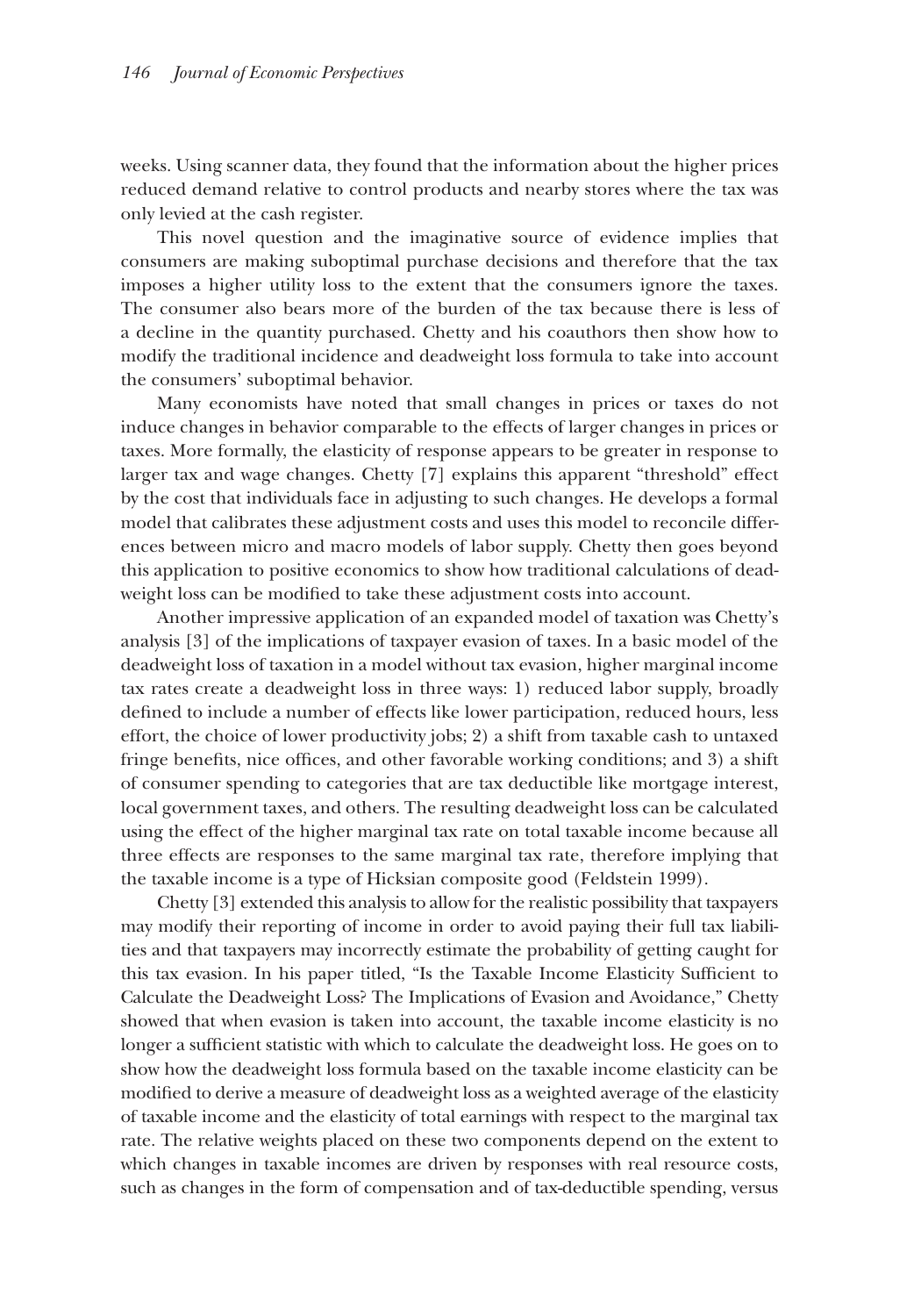responses such as underreporting taxable income that have private costs to the individual (such as the risk of paying a fine) but no net social cost.

Tax rules in the United States and other countries discriminate against saving by taxing the return to capital. However, the United States and other countries also offset this effect to some extent with special rules for reducing the tax on the return to saving relative to other forms of income. In the United States, such provisions include the  $401(k)$  employer plans (in which employees have the opportunity to exclude part of their earnings from current taxation if employers deposit those funds in long-term investment accounts) and the Individual Retirement Accounts (in which individuals can choose to exclude part of their earnings by depositing those funds in similar investment accounts). Employees with  $401(k)$  plans and Individual Retirement Accounts do increase their saving in that form; however, it remains controversial whether this represents a net increase in the employees' total saving, or a transfer from other forms of saving, or a rise in one form of saving that is offset by increased mortgage borrowing. This question cannot be fully resolved based on US experience because of limits on the data on total individual assets and liabilities.

For the data to tackle this issue, Chetty along with John Friedman, Søren Leth-Petersen, Torben Heien Nielsen, and Tore Olsen [9] reached out to Denmark, where there are complete records on the savings, asset, and liabilities of everyone in the country. The Danish tax system has both types of savings incentive accounts: the  $401(k)$ -type and IRA-type. Moreover, Denmark changed the rules of these programs during the sample period of the study, thus offering a source of variation for the analysis to exploit. In this analysis, Chetty and his coauthors distinguished between "passive savers" who do not respond to any of the changes in the tax rules applicable to saving and "active savers" who do respond. Employer contributions to  $401(k)$ -type plans do raise the total saving of passive savers in Denmark, but changes in the incentives in IRA-type plans do not alter the savings of this "passive saver" group. Active savers do respond to saving incentives in IRA-type plans but also offset their increased saving in these accounts by reducing their net saving in other accounts. This evidence suggests that IRA-type saving incentives in Denmark do not increase national saving.

The analysis of Chetty and his coauthors in this study [9] focused on the implications for overall national saving, not on the welfare effect of changes in the effective marginal tax rate on saving through IRA-type plans. Taxes on the return to saving create a deadweight loss by altering the relative price of current and future consumption. Since saving is only the current outlay to purchase future consumption, a tax on saving creates a deadweight loss even if does not alter the amount of saving (Feldstein 1978). The analysis in  $[9]$  shows that the active savers do not increase their total saving in response to more favorable IRA-type rules, but shift saving to a form that delivers a higher net-of-tax return and therefore higher future consumption. In doing so, the more favorable IRA rules do reduce the deadweight loss associated with the existing taxation of saving.

The four studies that I have summarized so far all deal with the effects of taxes on the behavior of individuals. Chetty shifts his focus to the behavior of firms in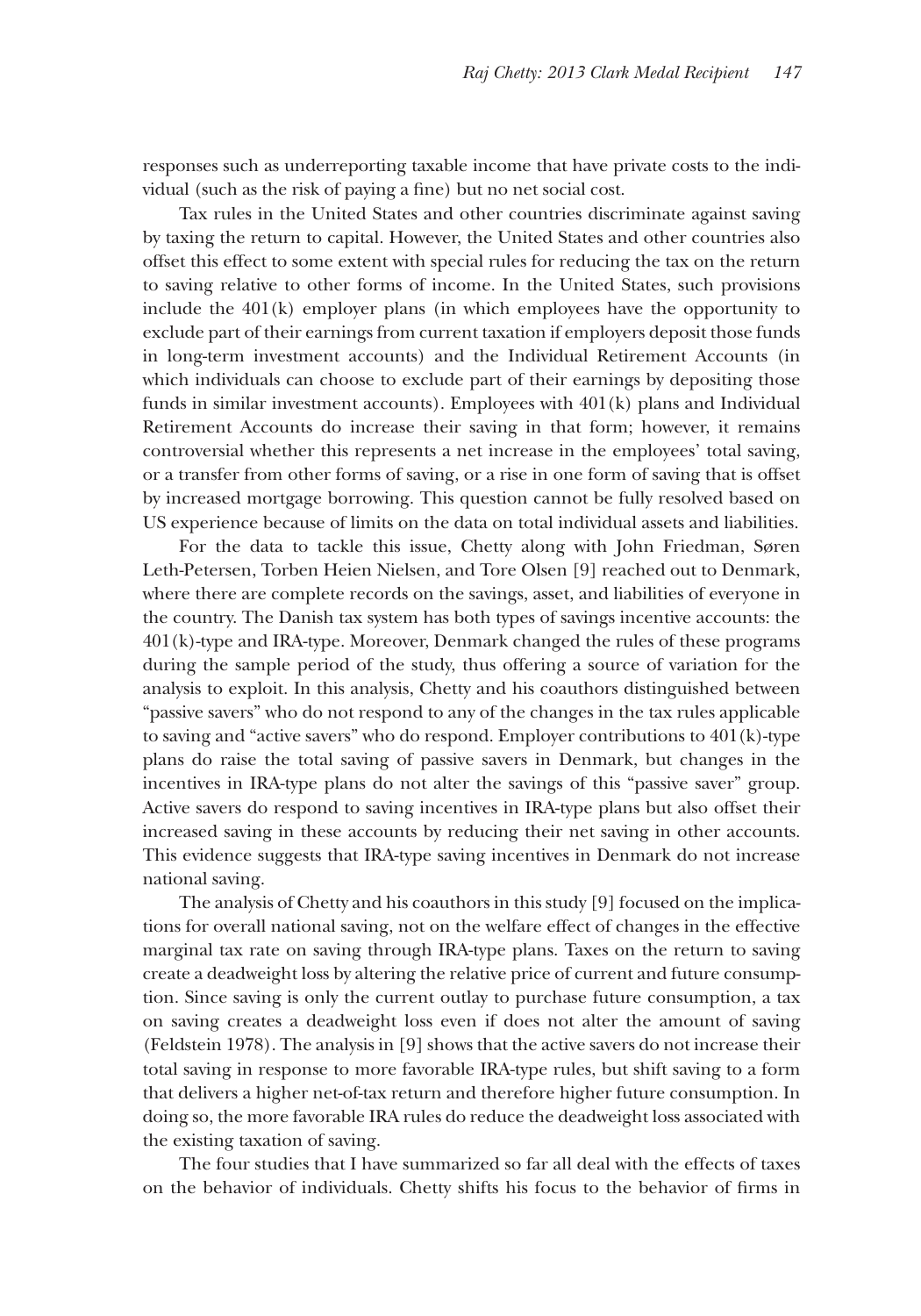"Dividend and Corporate Taxation in an Agency Model of the Firm" [5], written with Emmanuel Saez. This paper begins by using the experience with the 2003 reduction in the rate of personal income tax on dividends to confirm earlier evidence that such tax changes lead to higher dividend payouts by firms (Feldstein 1970). The authors then show that the increased dividend payout is greatest in firms where senior managers and the board of directors have substantial share ownership. Chetty and Saez then develop a model in which shareholders and managers have conflicting interests over the desirability of dividends versus retained earnings. This agency model is used to calculate the deadweight burden when higher taxes on dividends cause an increase in retained earnings.

#### **Social Insurance and the Safety Net**

The design and optimal level of social insurance typically involves balancing the benefits provided by insurance protection against the loss of output and other sources of deadweight loss caused by the moral hazard created by the social insurance.

Chetty  $[2]$  made a major contribution to understanding this dynamic in a study of unemployment insurance. There is substantial evidence that higher unemployment insurance benefits lead to longer periods of unemployment. Chetty begins by decomposing the reasons for the increased duration into liquidity effects and moral hazard effects. He finds that increases in benefits have much bigger effects for households that are liquidity constrained. He also shows that lump-sum unemployment benefits have bigger effects on liquidity-constrained households.

The optimal level of unemployment insurance benefits depends on balancing the insurance protection that benefits provide with the loss of output caused by the moral hazard of the induced increase in unemployment. In turn, the gain from social insurance depends on the risk aversion of the unemployed individual. Earlier studies used the measures of risk aversion derived from investment portfolio decisions, which are inherently measures of long-term risk aversion. Chetty [2] notes that an unemployed individual at the time of unemployment typically has substantial fixed commitments—like rent or mortgage payments—that cannot be changed in the short run. In this situation, a loss of income associated with unemployment represents a larger fraction of the individual's uncommitted income, implying that the relevant risk aversion parameter is larger than it would be when considering long-term unconstrained decisions.

Chetty then derives a formula for the optimal level of unemployment benefits that depends on the reduced form elasticity with respect to liquidity and the moral hazard elasticity. Because the implied level of risk aversion is higher than in other previous studies, Chetty concludes that the optimal level of unemployment benefits is substantially higher than previous studies found and also higher than the benefit levels that are typical in the United States.

The Chetty calculation of the optimal level of unemployment benefits assumes a structure of the unemployment insurance system that provides government-financed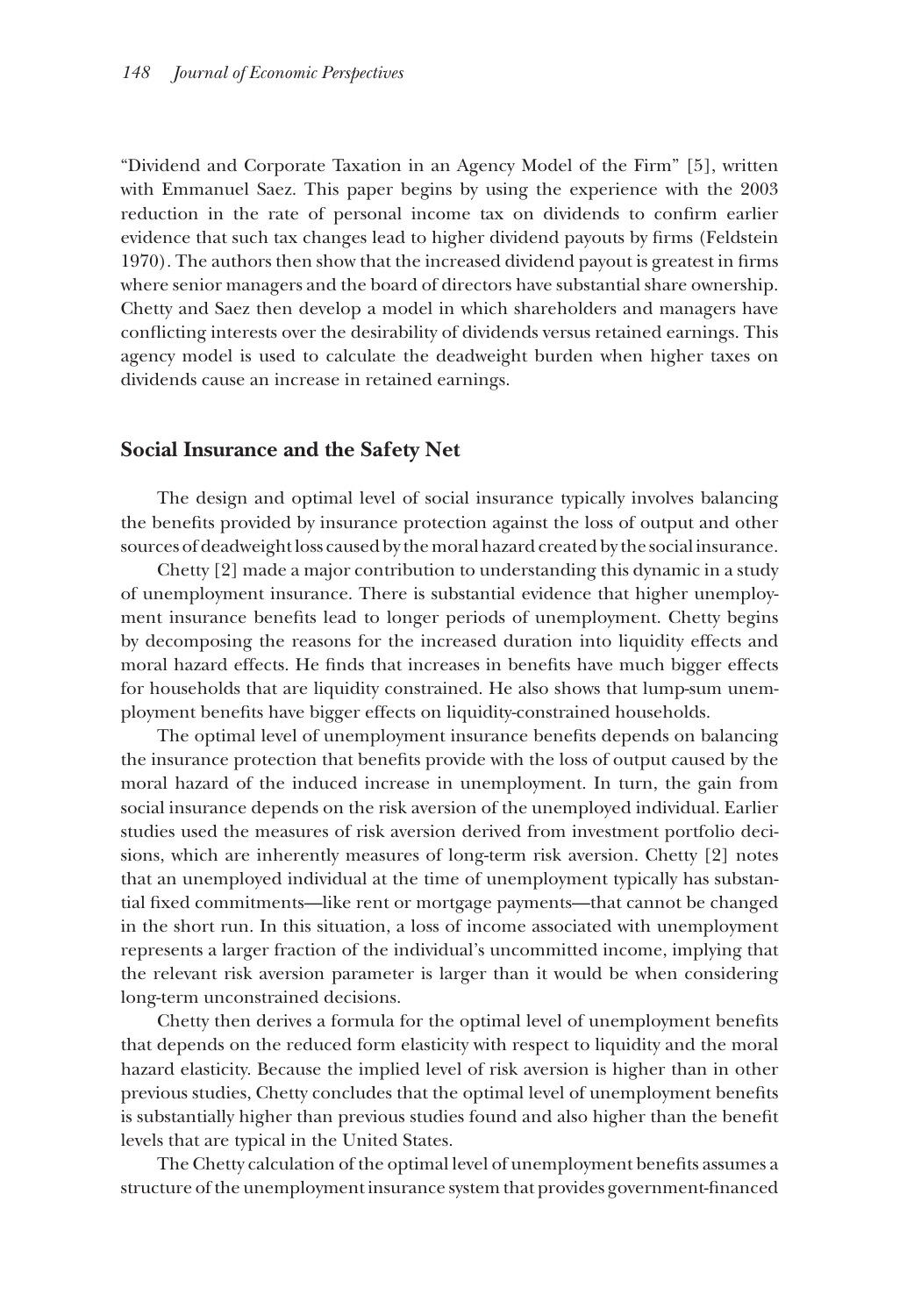benefits proportional to previous wages. My own research on unemployment insurance led me to favor an alternative approach of mandatory unemployment insurance saving accounts that provide liquidity when an individual is unemployed based on previous mandatory saving by that individual (Feldstein and Altman 2007). Chetty's evidence on the importance of liquidity for the unemployed reinforces the desirability of such a structure that provides liquidity with relatively little risk of moral hazard—because an unemployed individual will be drawing upon that person's own previously accumulated funds.

While unemployment insurance is designed to provide cash benefits to individuals with a short-term loss of income, other programs like the Earned Income Tax Credit (EITC) are intended to provide cash to individuals whose income is low for a sustained period of time. The structure of the EITC makes benefits a function of the individual's earned income. If individuals understand the rules, they can adjust their income or the amount of income that they report to maxi- hey can adjust their income or the amount of income that they report to maximize their benefit.

In "Using Differences in Knowledge across Neighborhoods to Uncover the Impacts of EITC on Earnings," Chetty with John Friedman and Emmanuel he Impacts of EITC on Earnings," Chetty with John Friedman and Emmanuel Saez  $[8]$  explore the extent to which individuals adjust the income that they report by using a remarkable set of administrative tax return data on all individuals who filed for EITC in the  $14$  years from 1996 to 2009. The parameters of the EITC differ by family status, but the program provides a payment that is a percentage of earned income up to a certain level (for a single parent with two children in 2013, 40 percent of income up to  $$13,430$  earned), then the amount of the credit paid does not change over a certain income range (for a single parent, two children, up to  $$17,530$  earned), and then the credit phases out as additional income is earned (for a single parent, two children, hases out as additional income is earned (for a single parent, two children, the phase out rate is  $21.06$  percent) (Maag and Carasso  $2013$ ). With the enormous size of the dataset, Chetty and his coauthors can study the extent to which individuals in different geographic areas bunch their earnings at the income level that maximized their EITC payments.

More specifically, the study begins by focusing on self-employed individuals because that group has the greatest control over their reported earnings. They find that the degree of "sharp bunching" at the benefit-maximizing level of income differs substantially among geographic areas. Chetty and his coauthors infer that differences among areas are not random but reflect local knowledge. Self-employed individuals will become more informed about the EITC schedule if they move from an area with less "sharp bunching" to an area with more "sharp bunching." The study then uses this area measure of "sharp bunching" to assess the extent to which employed individuals (in addition to the self-employed) are able to report W-2 wage incomes that come close to maximizing their benefits. They find that recipients of the EITC do have an ability to learn from the knowledge in their neighborhood and to "optimize" in this way. This personal optimization may reflect actual earnings or fraudulent reporting, a difference that cannot be determined from the data.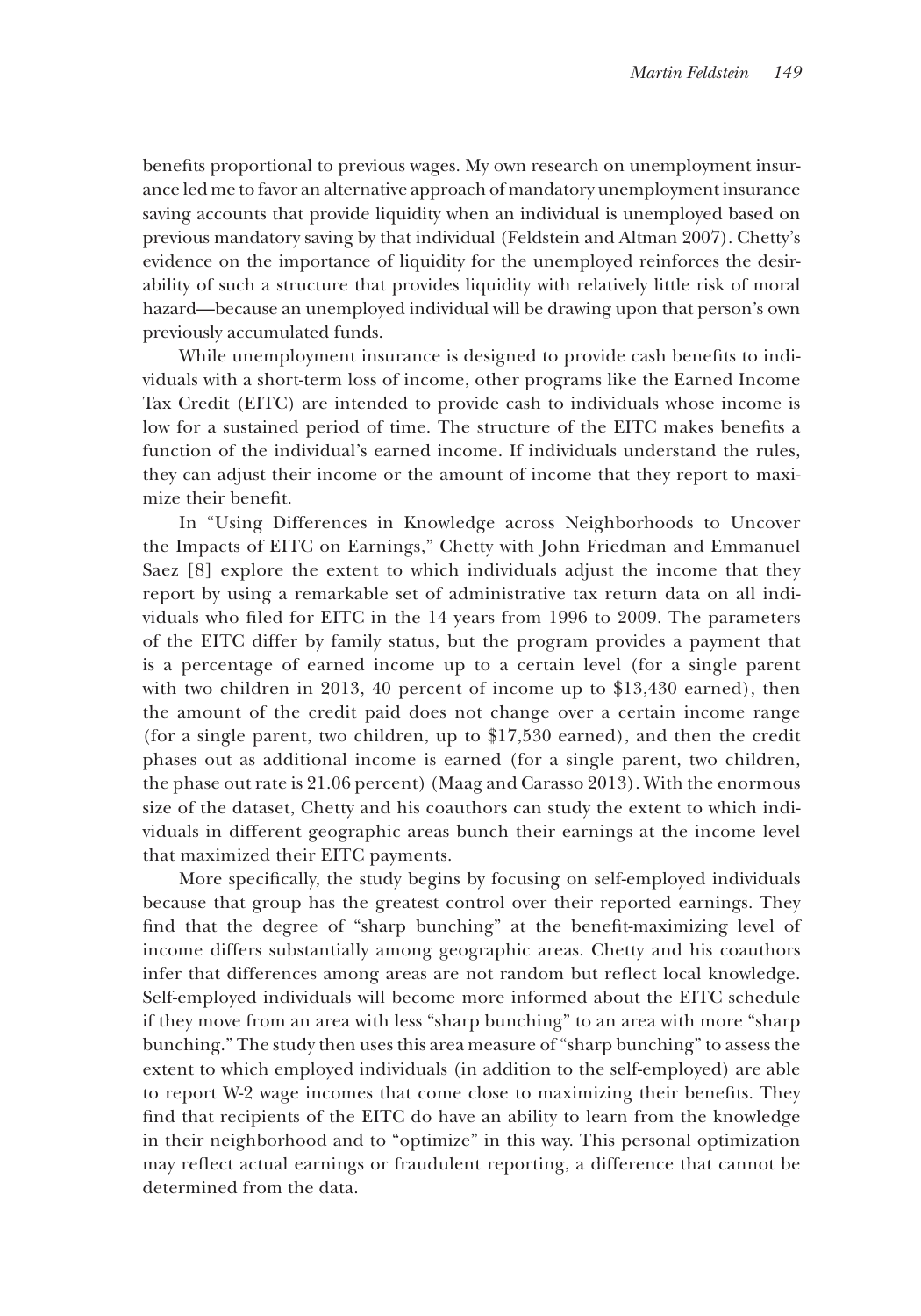#### **Education**

Spending on education is one of the most substantial and important activities of government. For example, state and local governments spent \$574 billion on primary and secondary education during the 2009–2010 school year, and \$243 billion on colleges and universities (National Center for Education Statistics, undated). Economists are interested in ways to make that educational spending more productive and in understanding the effects of educational quality on later life outcomes. To study these important issues, Chetty and various coauthors amassed and linked amazing sets of data so they could trace the success of students in primary school to their college attendance and to their earnings later in life.

In the first of these education studies, Chetty with John Friedman, Nathaniel Hilger, Emmanuel Saez, Diane Whitmore Schanzenbach, and Danny Yagan [6] evaluated the impact of children's early primary education on their important outcomes later in life, including college attendance and incomes at age 27, using data from Project STAR, a careful experiment in Tennessee that randomly assigned students in grades kindergarten through third grade to different classrooms with different teachers. (Age 27 was the most recent year of the tax data that they could link to the primary school records.) Their first dramatic finding was that kindergarten test scores are highly correlated with adult outcomes, including college attendance and earnings, at age 27. This analysis also showed that students who were randomly assigned to small classes, as well as students with more experienced teachers, had higher earnings later in life. There is also a contagion effect: some classes in kindergarten through third grade produced better lifetime performance lasses in kindergarten through third grade produced better lifetime performance for the class as a whole.

In a second major education study, Chetty with John Friedman and Jonah Rockoff [10] studied whether teachers in a major urban school system who increase their pupils' test scores actually help them with achievements later in life. This study is another tour de force of combining massive independent datasets. There is no fancy economic theory, but rather thoroughly convincing econometric evidence based on bringing large amounts of relevant data to bear in a sophisticated econometric analysis. They start with data on 2.5 million pupils in grades 3 through 8 linked to tax records of their parents and of themselves as adults. Also integrated into the linked data are the identities of the colleges that they later attend, their incomes, and even the places where they live as adults. The teachers of these 2.5 million pupils are evaluated based on their "value added"—that is, the increase in test scores of these pupils in primary school. Using school district data for each pupil and taking into account each student's prior test scores, Chetty and his coauthors first study the effect of changing teacher assignments to show that there is little or no statistical bias in assessing the value added of individual teachers.

In a follow-up study  $[11]$ , Chetty and the same coauthors also find that pupils who had high-value-added teachers are more likely to attend college, attend higher-ranked colleges, live in neighborhoods that measure higher in socioeconomic status, and earn higher salaries as adults. Perhaps the most amazing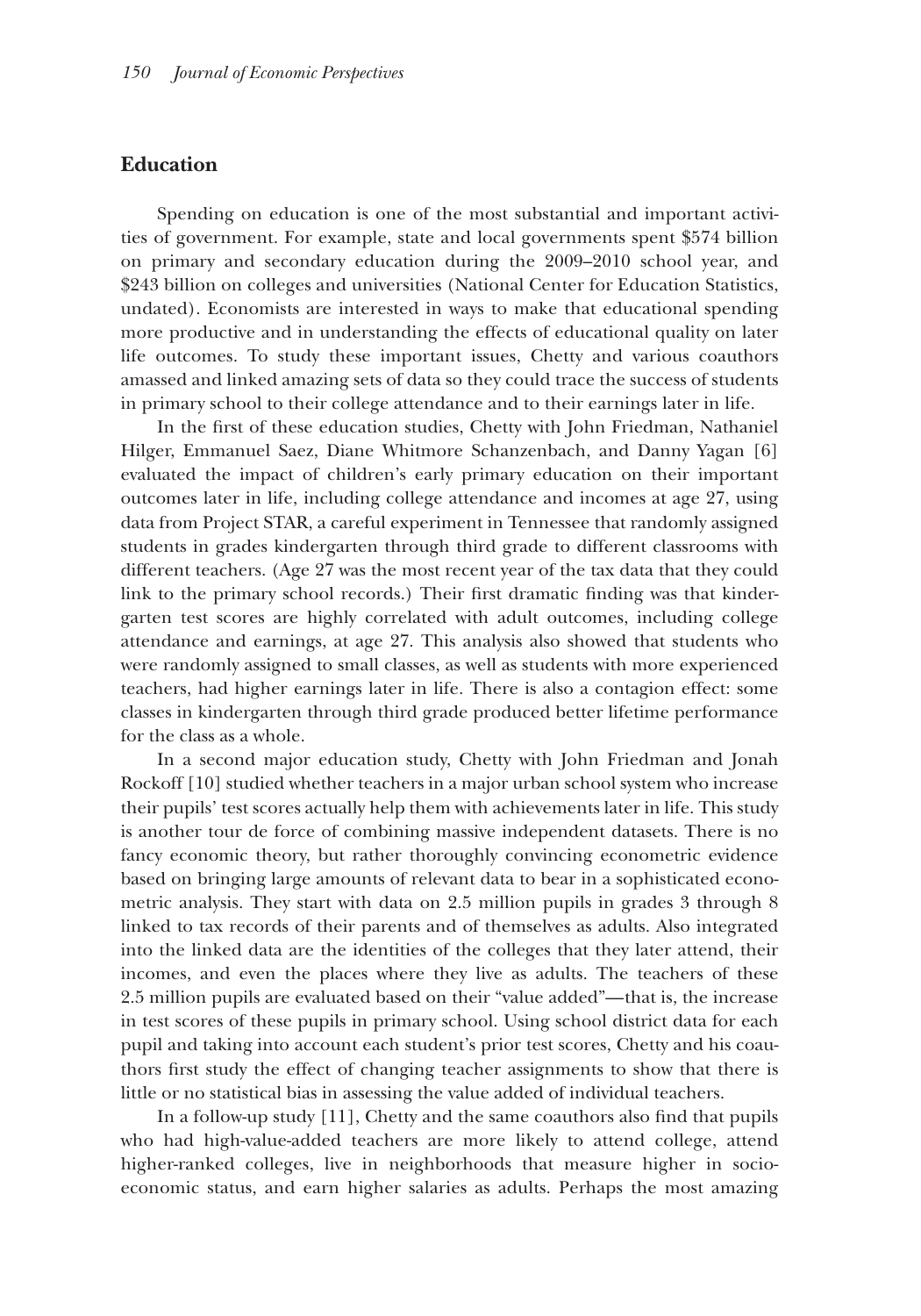finding in this study is that replacing a teacher in the bottom 5 percent of the valueadded distribution with an average teacher would "increase the present value of students' lifetime income by more than \$250,000 for the average classroom in our sample." In short, test-score effects identify teachers that can consistently improve student performance, and those improved test scores have very substantial positive effects on the students' lifetime earnings.

#### **Colleague, Mentor, Teacher**

Although the Clark Medal is awarded primarily on the basis of the economist's research contribution, Chetty also contributes fully as a colleague, mentor, and teacher.

Chetty has been the editor of the *Journal of Public Economics* since 2009, and Co-Director (with Amy Finkelstein) of the Public Economics Program of the National Bureau of Economic Research since 2008. When Chetty came to Harvard as a professor, he organized the Lab for Economic Applications and Policy [\(http://leap.fas.harvard.edu/\)](http://leap.fas.harvard.edu/) to encourage active collaboration among graduate students and faculty of the economics department as well as researchers in other Harvard faculties and visitors from other universities.

Chetty has made and is continuing to make a major contribution to the teaching of public economics. Much of Chetty's work, including several of the papers summarized here, was produced by Chetty and small teams of researchers, many of whom are very bright graduate students. Their experience creates a group of researchers who will at least aspire to follow Chetty's methods and approach.

At Harvard, Chetty not only teaches public economics to both graduate students and undergraduates, but for the first term of the second-year graduate course in public economics at Harvard, he has also made his Fall 2012 course available online, including 24 lectures of 90 minutes each, together with lecture slides and a reading list, at [http://www.rajchetty.com/index.php/lecture-videos.](http://www.rajchetty.com/index.php/lecture-videos) It is certainly the best modern "textbook" of public economics.

#### **References**

**American Economic Association (AEA) Honors and Awards Committee.** 2013. "Report on Raj Chetty." March. [http://www.aeaweb.org](http://www.aeaweb.org/honors_awards/bios/Raj_Chetty.php) [/honors\\_awards/bios/Raj\\_Chetty.php.](http://www.aeaweb.org/honors_awards/bios/Raj_Chetty.php)

**Feldstein, Martin S.** 1970. "Corporate Taxation

and Dividend Behaviour." *Review of Economic Studies* [37\(](http://pubs.aeaweb.org/action/showLinks?crossref=10.1086%2F260693&citationId=p_3)1): 57–72.

**Feldstein, Martin.** 1978. "The Welfare Cost of Capital Income Taxation." *Journal of Political Economy* 86(2, Part 2): S29-51.